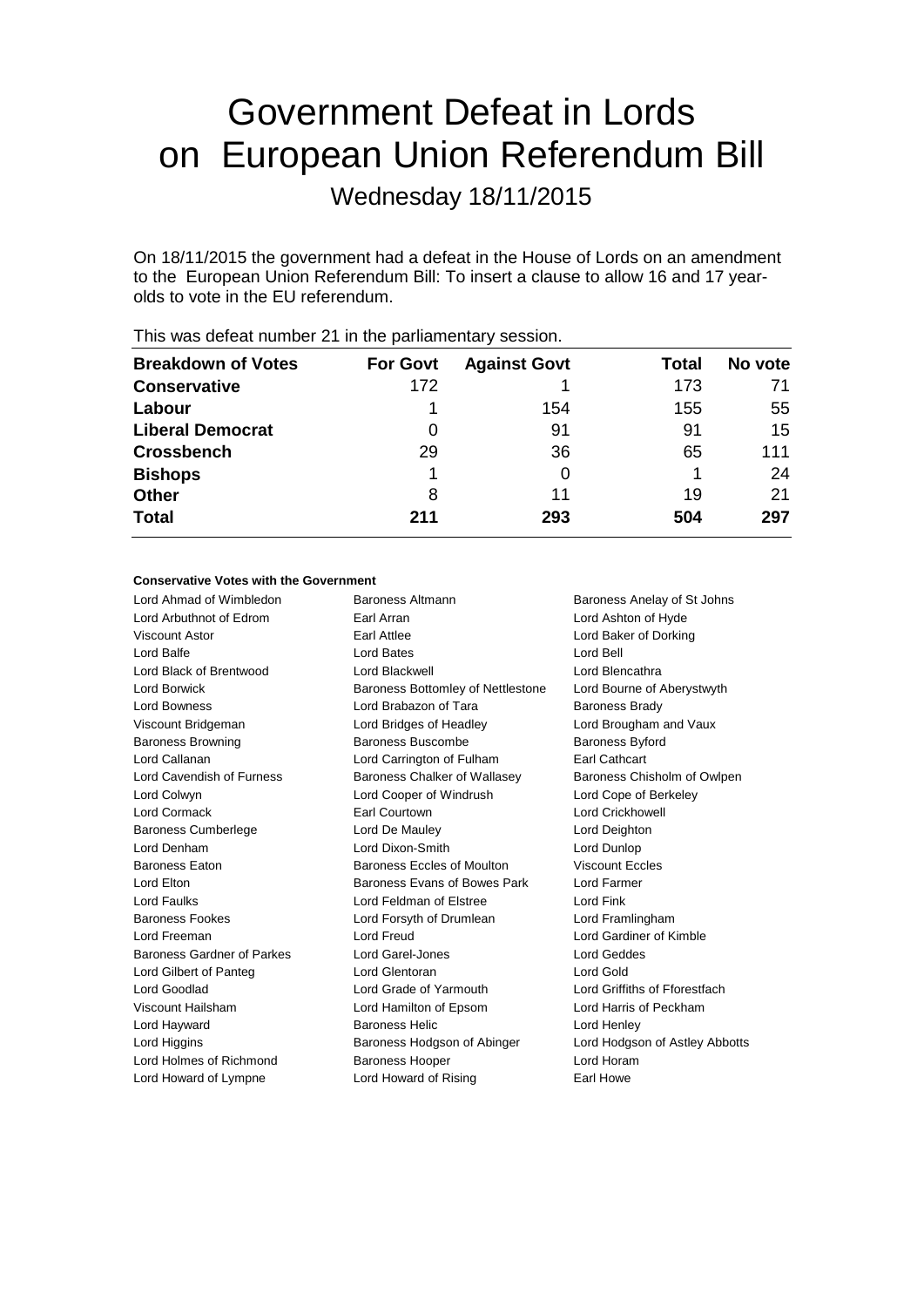Baroness Jenkin of Kennington Lord Keen of Elie Lord King of Bridgwater Lord Kirkham Baroness Knight of Collingtree Lord Lawson of Blaby Lord Leach of Fairford **Lord Leigh of Hurley** Lord Lexden Earl Lindsay Lord Lingfield Lord Livingston of Parkhead Lord Lupton Lord Lyell Lord Maginnis of Drumglass Lord Marland Lord Marlesford Baroness McIntosh of Pickering Baroness Mobarik Lord Moore of Lower Marsh Baroness Morris of Bolton Lord Naseby **Lord Nash Baroness Neville-Jones** Baroness Neville-Rolfe Lord Northbrook Lord Norton of Louth Lord O'Shaughnessy Baroness O'Cathain Lord O'Neill of Gatley Baroness Oppenheim-Barnes Lord Palumbo Lord Patten Baroness Perry of Southwark Baroness Pidding Lord Plumb Lord Polak Lord Popat Lord Popat Lord Polak Lord Polak Lord Polak Lord Porter of Spalding Baroness Redfern **Lord Ribeiro** Lord Ribeiro Viscount Ridley Lord Risby Lord Robathan Lord Rotherwick Lord Sanderson of Bowden Baroness Scott of Bybrook Baroness Seccombe Earl Selborne Lord Selkirk of Douglas Lord Selsdon Baroness Shackleton of Belgravia Baroness Sharples **Baroness Sharples** Lord Sheikh Lord Sherbourne of Didsbury **Baroness Shields** Lord Shinkwin Earl Shrewsbury Lord Skelmersdale Lord Smith of Hindhead Lord Spicer Baroness Stedman-Scott Lord Sterling of Plaistow Baroness Stowell of Beeston Lord Strathclyde Baroness Stroud Lord Suri Lord Swinfen Lord Taylor of Holbeach Lord Trefgarne Viscount Trenchard Lord Trimble Lord True Viscount Ullswater Baroness Verma Lord Wakeham Lord Wasserman Lord Wei Baroness Wheatcroft **Lord Whitby Baroness Wilcox** Baroness Williams of Trafford Lord Wolfson of Aspley Guise Lord Young of Cookham Viscount Younger of Leckie

Lord Howell of Guildford Lord Inglewood Lord James of Blackheath

# **Conservative Votes against the Government** Lord Lansley

#### **Labour Votes with the Government** Baroness Mallalieu

#### **Labour Votes against the Government**

Baroness Adams of Craigielea Lord Allen of Kensington Lord Anderson of Swansea Baroness Andrews **Baroness Armstrong of Hill Top** Lord Bach Baroness Bakewell Lord Bassam of Brighton Lord Berkeley Baroness Billingham Baroness Blackstone Lord Blunkett Lord Boateng Lord Bradley Lord Brooke of Alverthorpe Lord Brookman Lord Campbell-Savours Lord Carter of Coles Lord Cashman Viscount Chandos Lord Clark of Windermere Lord Clinton-Davis **Lord Collins of Highbury** Baroness Corston Baroness Crawley Lord Davies of Stamford Lord Davies of Oldham Lord Desai Baroness Donaghy Baroness Drake Lord Drayson Lord Dubs Lord Elder Lord Evans of Temple Guiting Lord Falconer of Thoroton Baroness Farrington of Ribbleton Lord Faulkner of Worcester Lord Foster of Bishop Auckland Lord Foulkes of Cumnock Baroness Gale Baroness Gibson of Market Rasen Lord Giddens Lord Glasman Lord Goldsmith Lord Gordon of Strathblane Baroness Goudie Baroness Gould of Potternewton Lord Griffiths of Burry Port Lord Grocott Viscount Hanworth Lord Harris of Haringey Lord Harrison Lord Hart of Chilton Lord Haskel

Lord Haughey Lord Haworth Baroness Hayter of Kentish Town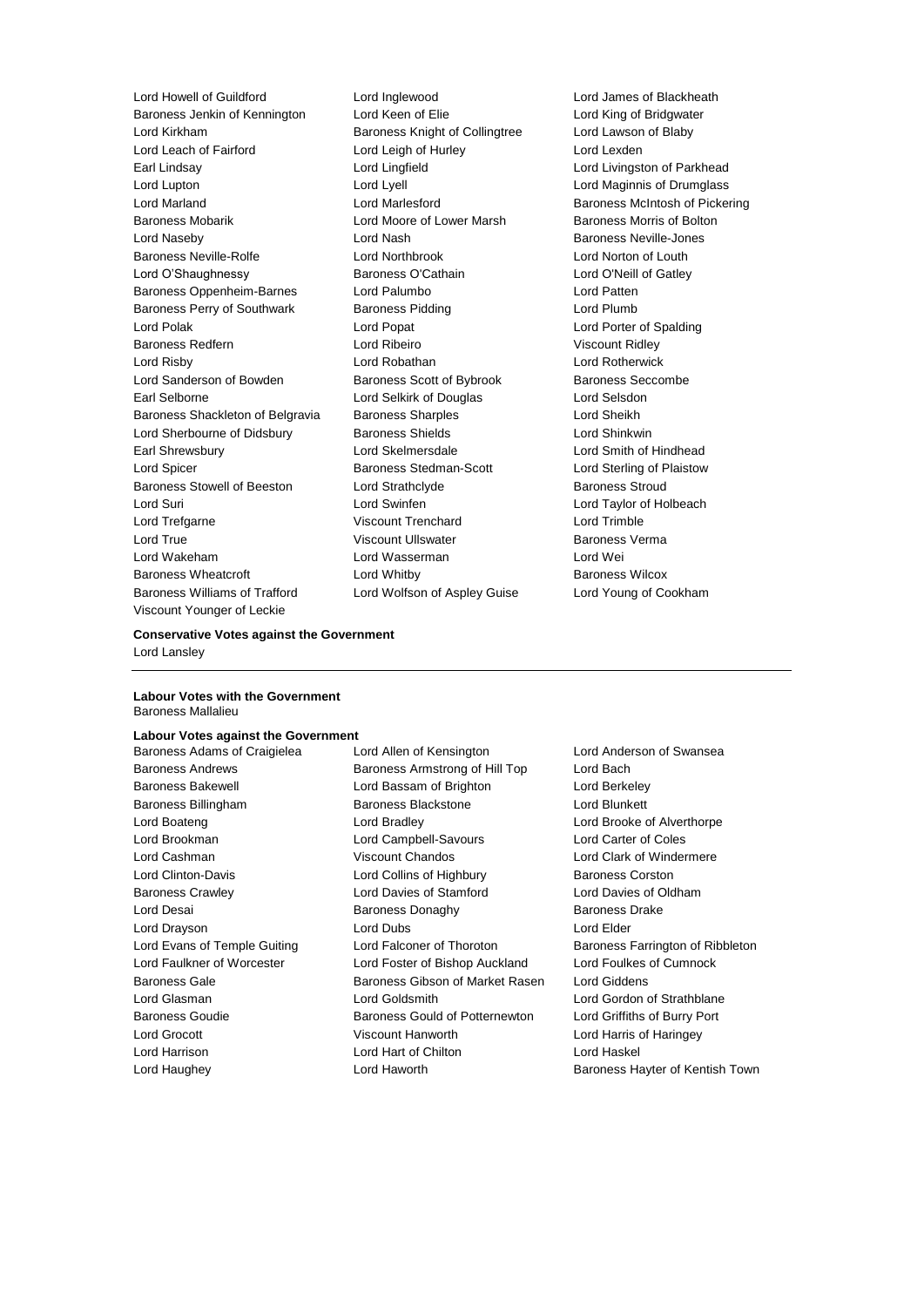Baroness Healy of Primrose Hill Baroness Henig Baroness Henig Baroness Hilton of Eggardon Lord Hollick Baroness Hollis of Heigham Lord Howarth of Newport Baroness Howells of St Davids Lord Hoyle Lord Hunt of Kings Heath Lord Hutton of Furness Lord Irvine of Lairg Lord Jones Baroness Jones of Whitchurch Lord Jordan Lord Judd Baroness Kennedy of Cradley Lord Kennedy of Southwark Lord Kestenbaum Baroness King of Bow Baroness Kingsmill Lord Kinnock Baroness Kinnock of Holyhead Lord Kirkhill Lord Knight of Weymouth Baroness Lawrence of Clarendon Lord Lea of Crondall Lord Leitch Lord Lennie **Lord Levy** Lord Levy **Baroness Liddell of Coatdyke** Lord Liddle **Lord Lipsey** Lord Lipsey **Baroness Lister of Burtersett** Lord Lympne **Lord Macdonald of Tradeston** Baroness Massey of Darwen Lord Maxton Lord McAvoy Lord McConnell of Glenscorrodale Baroness McDonagh **Lord McFall of Alcluith** Baroness McIntosh of Hudnall Lord Mendelsohn Lord Mitchell Lord Monks Lord Moonie Baroness Morgan of Huyton Baroness Morgan of Ely Lord Morgan **Lord Morris of Handsworth** Baroness Morris of Yardley Baroness Nye Lord O'Neill of Clackmannan Lord Patel of Bradford Lord Patel of Blackburn **Lord Pendry Baroness Pitkeathley** Lord Ponsonby of Shulbrede Lord Prescott **Baroness Prosser** Baroness Prosser Baroness Quin **Baroness Ramsay of Cartvale** Lord Rea Lord Reid of Cardowan Lord Richard Lord Rooker Lord Rosser Lord Rowlands Baroness Royall of Blaisdon Lord Sawyer **Baroness Scotland of Asthal** Baroness Sherlock Viscount Simon **Baroness Smith of Gilmorehill** Baroness Smith of Basildon Lord Snape Lord Soley Lord Stone of Blackheath Baroness Taylor of Bolton **Lord Taylor of Blackburn** Baroness Thornton Lord Touhig Lord Tunnicliffe Lord Turnberg Baroness Wall of New Barnet Baroness Warwick of Undercliffe Lord Watson of Invergowrie Baroness Wheeler **Baroness Whitaker** Lord Whitty Lord Williams of Elvel Lord Wills Lord Wood of Anfield Lord Woolmer of Leeds **Baroness Worthington** Baroness Young of Old Scone Lord Young of Norwood Green

# **Liberal Democrat Votes with the Government**

## **Liberal Democrat Votes against the Government**

| Lord Addington                         | Lord |
|----------------------------------------|------|
| Lord Ashdown of Norton-sub-Hamdon Lord |      |

Lord Bradshaw **Baroness Brinton** Baroness Brinton Lord Burnett Baroness Burt of Solihull Lord Campbell of Pittenweem Lord Carlile of Berriew Lord Chidgey Lord Cotter Lord Dholakia Baroness Doocey Lord Foster of Bath Lord Fox Baroness Garden of Frognal Lord German **Earl Glasgow** Lord Goddard of Stockport **Baroness Grender** Baroness Hamwee Baroness Harris of Richmond Baroness Humphreys Baroness Hussein-Ece Baroness Janke Baroness Jolly Lord Jones of Cheltenham Lord Kirkwood of Kirkhope Baroness Kramer Lord Lee of Trafford Lord Lester of Herne Hill Baroness Linklater of Butterstone Lord Loomba Baroness Ludford Lord Macdonald of River Glaven Lord Maclennan of Rogart Baroness Maddock Baroness Manzoor Earl Mar and Kellie Lord Newby Baroness Northover Lord Oates

Earl Oxford and Asquith Lord Paddick Lord Paddick Lord Palmer of Childs Hill

Alderdice Lord Allan of Hallam Avebury **Auchenry Avebury Avebury** Baroness Bakewell of Hardington Mandeville Baroness Barker **Baroness Benjamin** Baroness Baroness Bonham-Carter of Yarnbury Lord Marks of Henley-on-Thames Lord McNally **Baroness Miller of Chilthorne Domer**